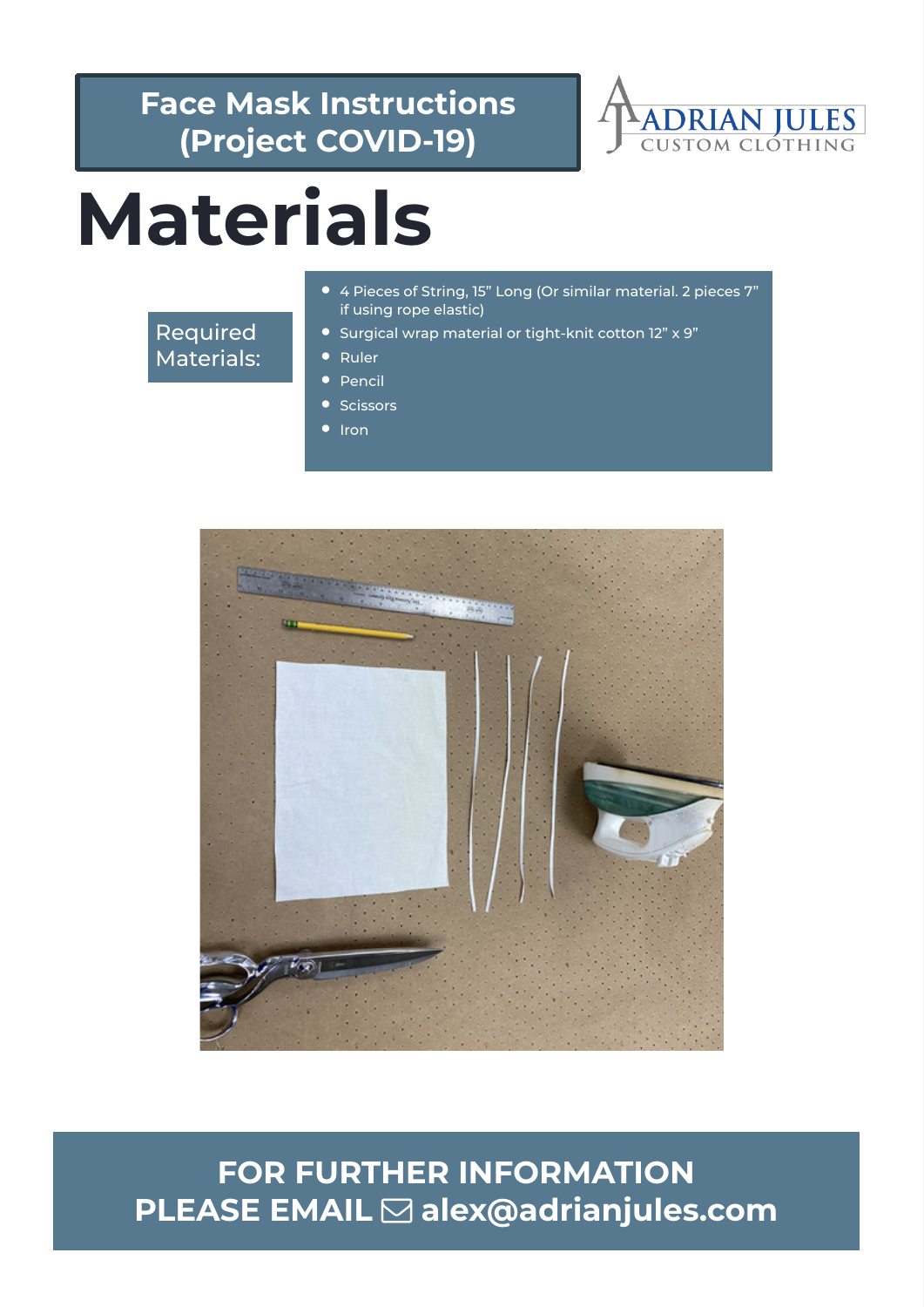

# **Instructions**

#### **Step 1:**

Take the 12" edge of the material and fold back ½". Use the iron to create a crease. Do this for both sides.



#### **Step 2:**

Fold the material in half so that both of the unfolded ends (9" sides) are touching.

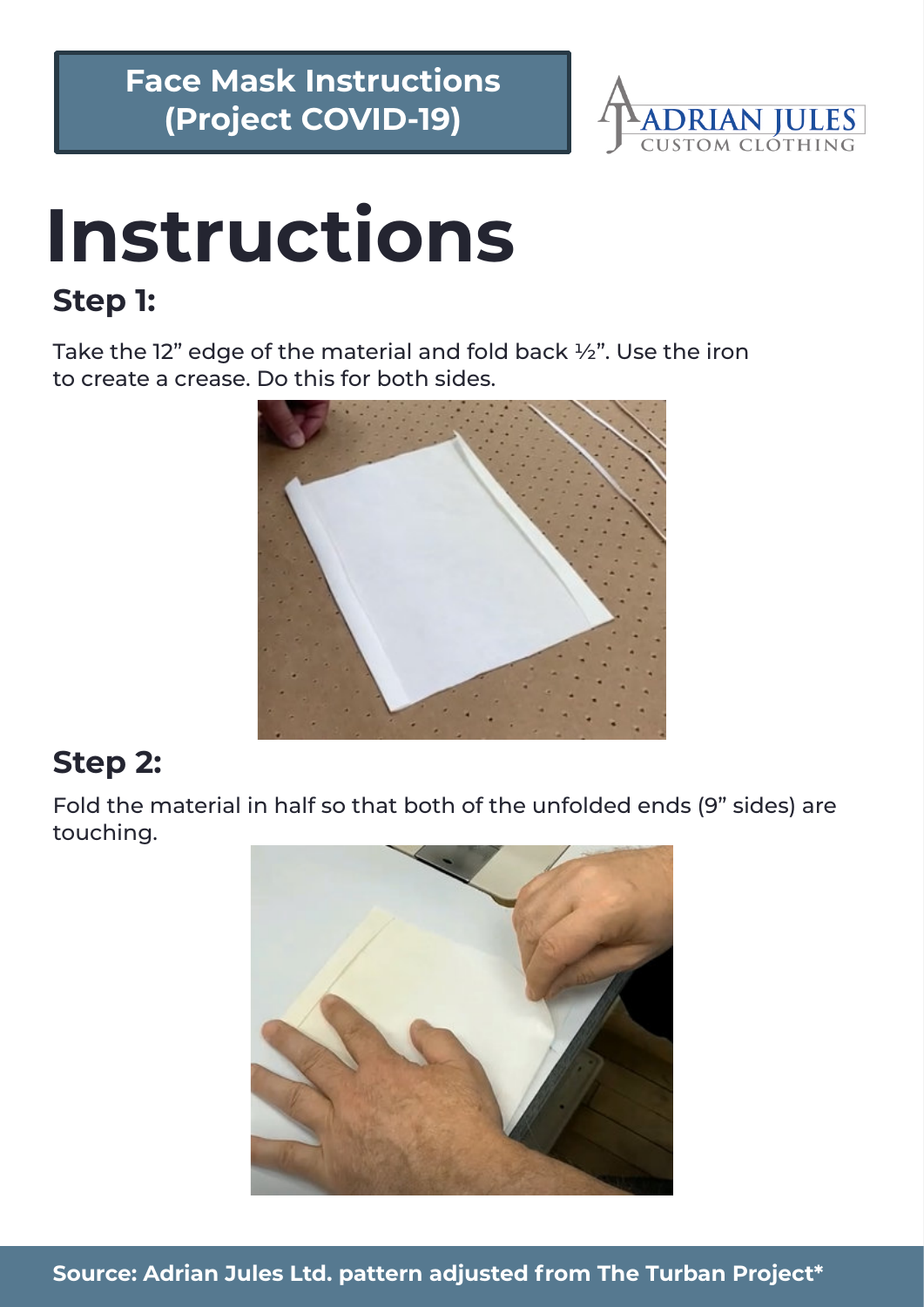

## **Step 3:**

Sew down the open side (9" Sides touching). Make sure to back tack at the beginning corner and end corner.



#### **Step 4:**

.

Turn the material inside out.



**Source: Adrian Jules Ltd. pattern adjusted from The Turban Project\***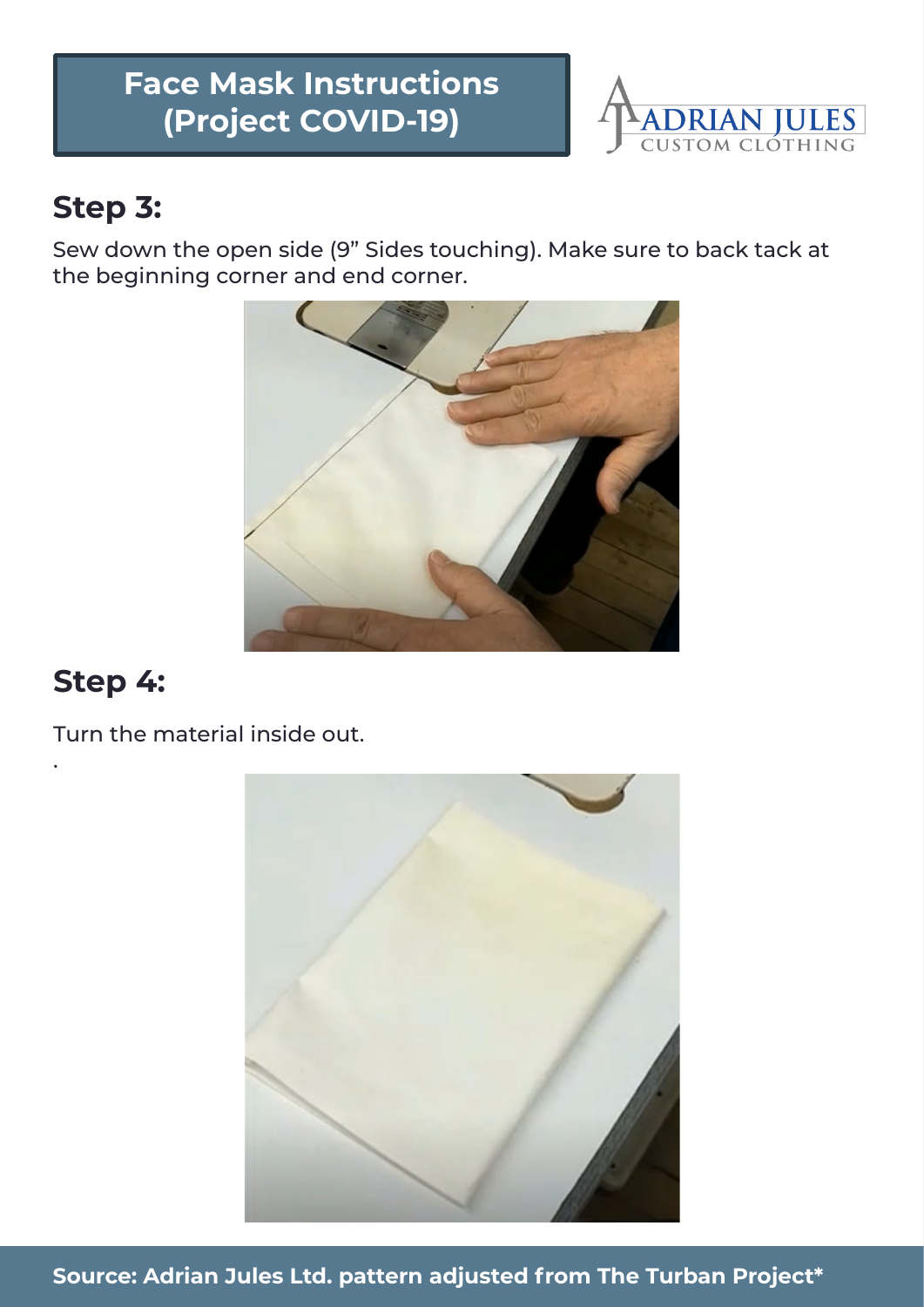

#### **Step 5:**

Put one string in each of the four corners. Make sure to go over this a few times (tack 3 times) because the corners will be a point of stress.



## **Step 6:**

Marking of the pleats. First mark 1 1/2" from the top. Next three marks will be 1 inch down from each other.

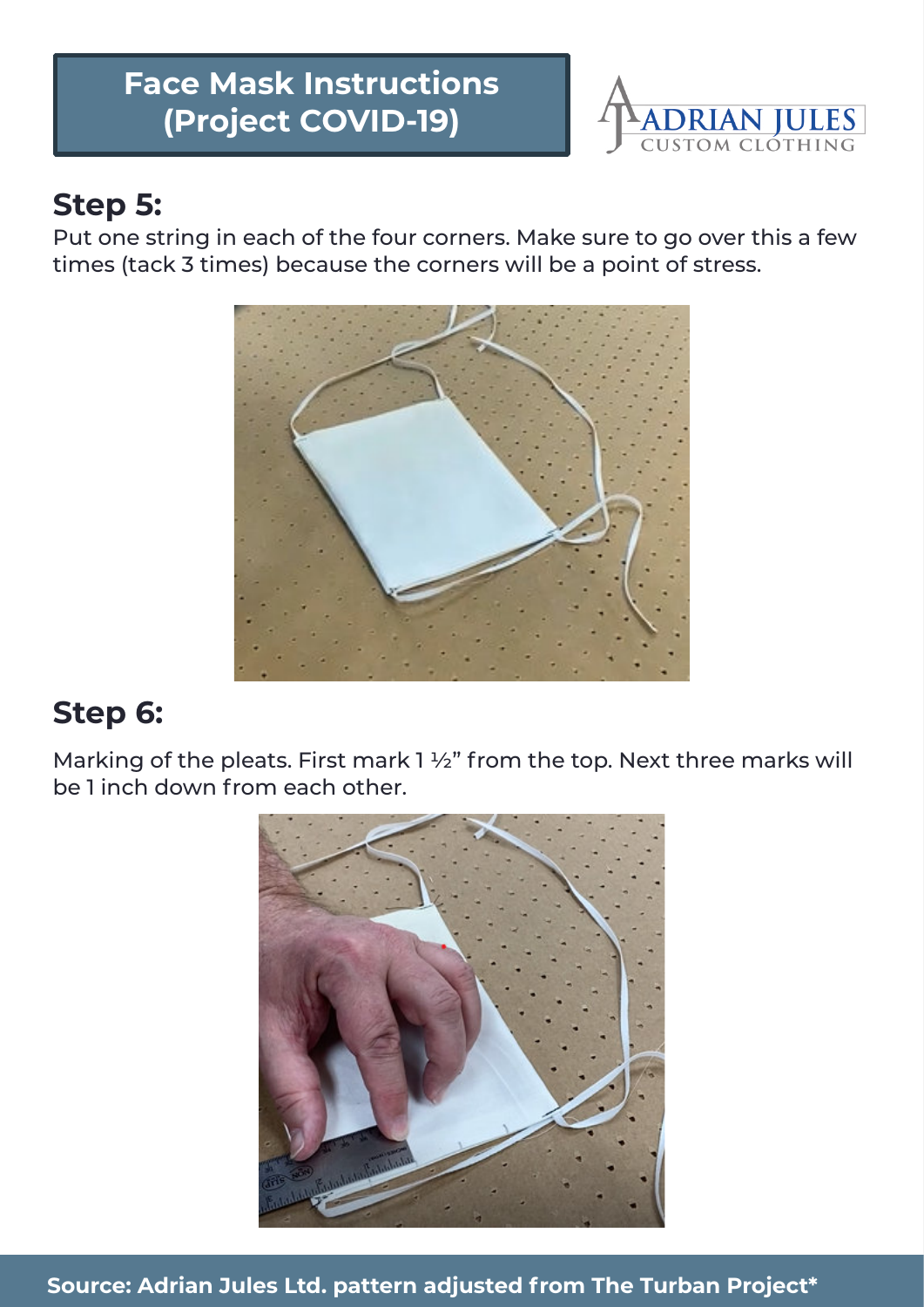#### **Step 7:**

Grab the top of the mask, and fold so that the first mark lines up with the second mark, creating a pleat (fold). Use your iron to crease that and hold that in place.

**RIAN JULES** 



#### **Step 8:**

Now, take the third mark and match it to the fourth mark. Use your iron to crease this fold and hold it in place.

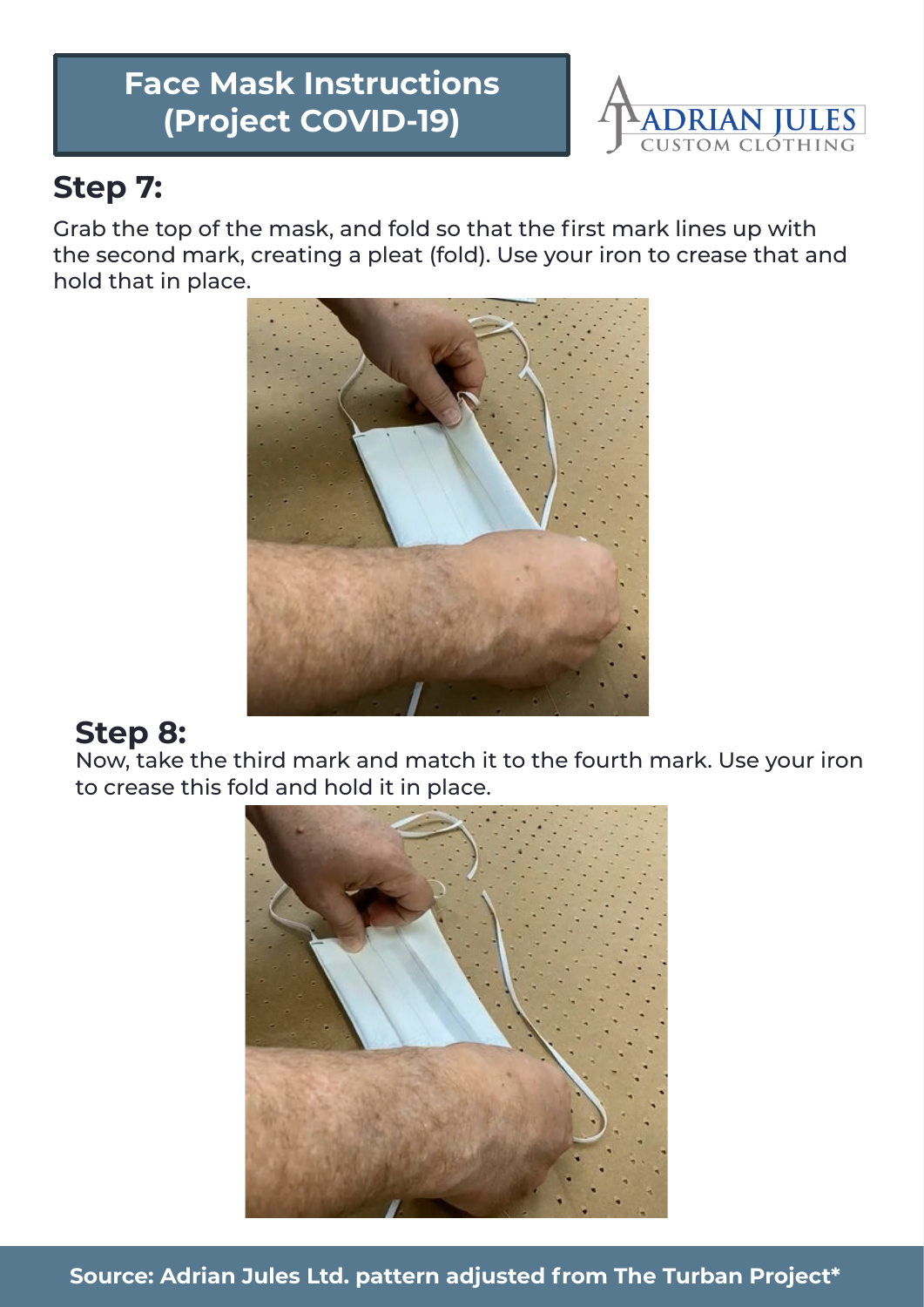

#### **Step 9:**

Repress the folds/creases if needed to keep them in place.



#### **Step 10:**

Sew the two side seams of the mask where the folds are created. It is easiest to have the folds pointed down when sewing. Make sure to tack at the beginning and end.